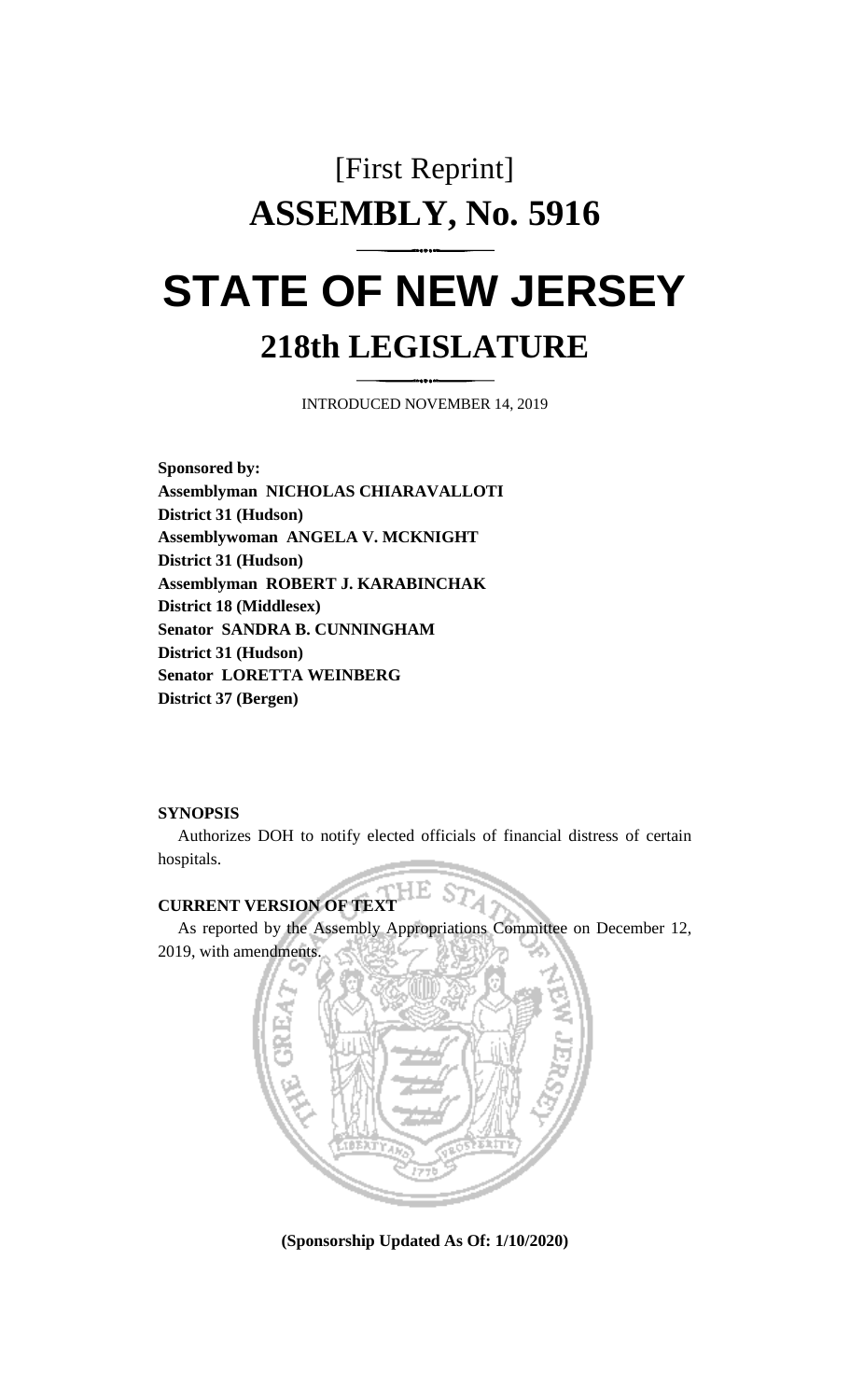**AN ACT** concerning hospitals and amending P.L.2008, c.58. **BE IT ENACTED** *by the Senate and General Assembly of the State of New Jersey:* 1. Section 2 of P.L.2008, c.58 (C.26:2H-5.1a) is amended to read as follows: 2. a. The Commissioner of Health shall prescribe, by regulation: (1) specific indicators by which a general hospital may be evaluated for financial soundness, and the thresholds at which it may be considered to be in financial distress or at risk of being in financial distress; and (2) the progressive levels of monitoring and department participation in the development and oversight of corrective measures to resolve a general hospital's financial or potential financial difficulties, including the various levels of involvement by an appointed monitor. The indicators and progressive levels of monitoring and intervention shall be guided by the indicators and levels of monitoring and intervention identified in the final report of the New Jersey Commission on Rationalizing Health Care Resources, issued on January 24, 2008. b. The thresholds of specified financial indicators and corresponding Department of Health involvement that may be triggered by them shall include, but are not limited to, measures relating to: (1) days cash-on-hand; 26 (2) <sup>1</sup>[cushion ratio] <u>average daily census</u><sup>1</sup>; (3) days in accounts receivable; (4) average payment period; 29 (5)  $\text{I}$  **[**total**]** <u>operating</u><sup>1</sup> margin; (6) **<sup>1</sup> [**earnings before depreciation**]** operating margin adjusted to account for fees, allocations, and other business interactions with interested persons as those terms are defined in IRS Form 990, with 33 the term "interested person" to include owners for the purposes of a 34 <u>for-profit hospital</u><sup>1</sup>; and (7) any other factor which the commissioner deems appropriate, including failure to provide required or requested financial information. c. If the commissioner determines that a hospital is in financial distress or at risk of being in financial distress after considering the specified financial indicators set forth in subsection b. of this 41 section, then the commissioner may provide notice of the hospital's 42 financial state to the mayor, city <sup>1</sup>[council] administrator<sup>1</sup>, and 43 members of the Legislature who represent the municipality in which the hospital is located. The commissioner may appoint, in

**Matter underlined thus is new matter.**

**Matter enclosed in superscript numerals has been adopted as follows:**

**Assembly AAP committee amendments adopted December 12, 2019.**

**EXPLANATION – Matter enclosed in bold-faced brackets [thus] in the above bill is not enacted and is intended to be omitted in the law.**